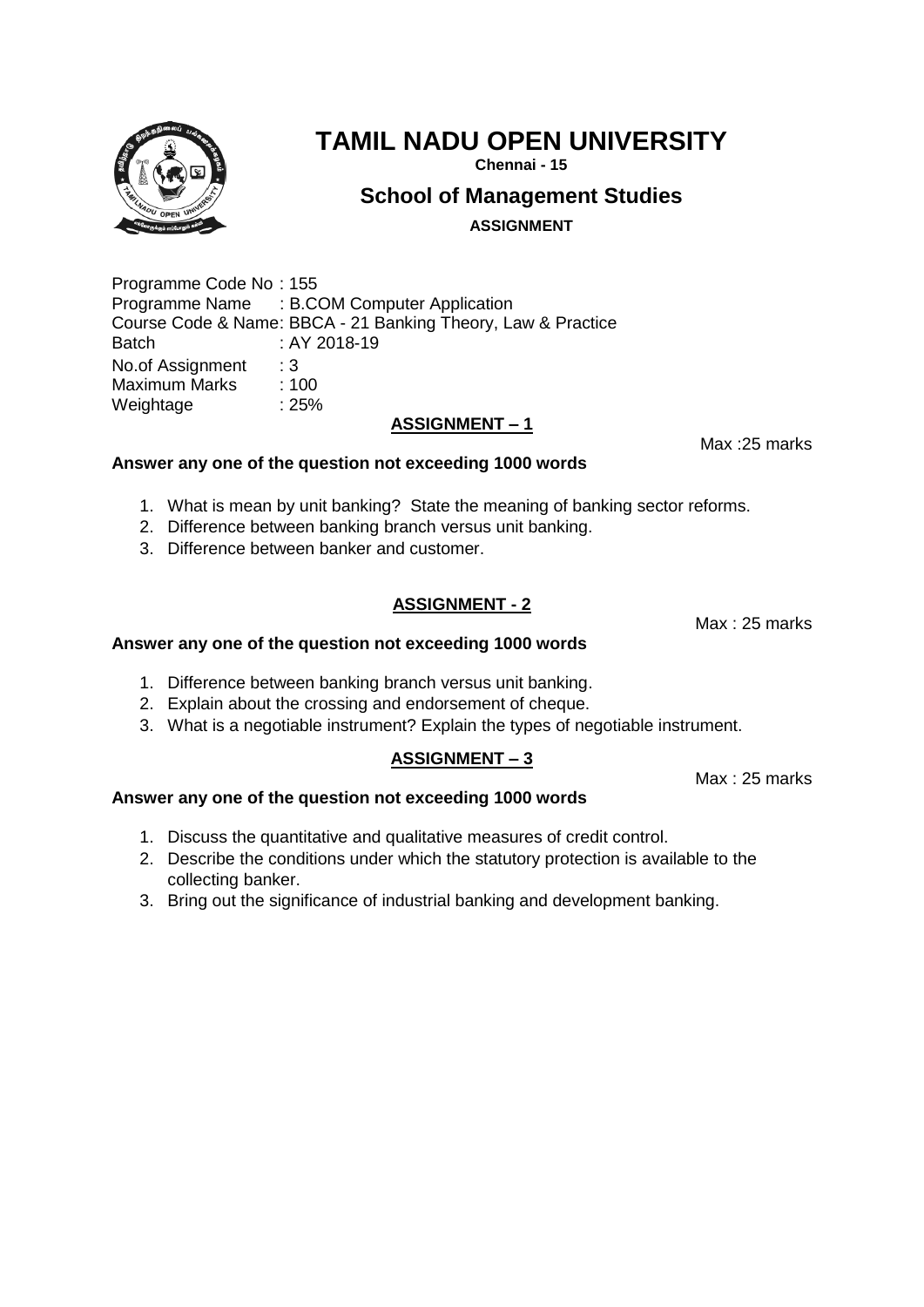

# **TAMIL NADU OPEN UNIVERSITY**

**Chennai - 15**

## **School of Management Studies**

**ASSIGNMENT**

Programme Code No : 155 Programme Name : B.COM Computer Application Course Code & Name: BBCA - 22 Business Statistics Batch : AY 2018-19 No.of Assignment : 3<br>Maximum Marks : 100 Maximum Marks Weightage : 25%

## **ASSIGNMENT - 1**

Max : 25 marks

- **Answer any one of the question not exceeding 1000 words**
	- 1. Explain the advantages and disadvantages of statistics.
	- 2. The mark data of a class of 100 students is presented below Find out the average.

| Marks           | $0 - 10$ | $10 - 20$ | 20-30 | $30 - 40$ | 40-50 |
|-----------------|----------|-----------|-------|-----------|-------|
| No. of students | 10       | 15        | 25    | 30        | 20    |

3. Calculate the median of the following data compiled from the traders in your area.

| Sales (1000 Rs.) :0-10 10-20 20-30 30-40 40-50 50& Above |  |  |  |
|----------------------------------------------------------|--|--|--|
| No. of Traders : 5 7 12 18 8 5                           |  |  |  |

## **ASSIGNMENT – 2**

Max :25 marks

## **Answer any one of the question not exceeding 1000 words**

1. Compute the first and third quartiles for the following data and also the Quartile Deviation and its co-efficient.

| <b>Marks</b>          | 30 | 40 | 50 | 60 | 70 | 80 |
|-----------------------|----|----|----|----|----|----|
| No.<br>of<br>students |    |    | 15 | 8  |    | ◠  |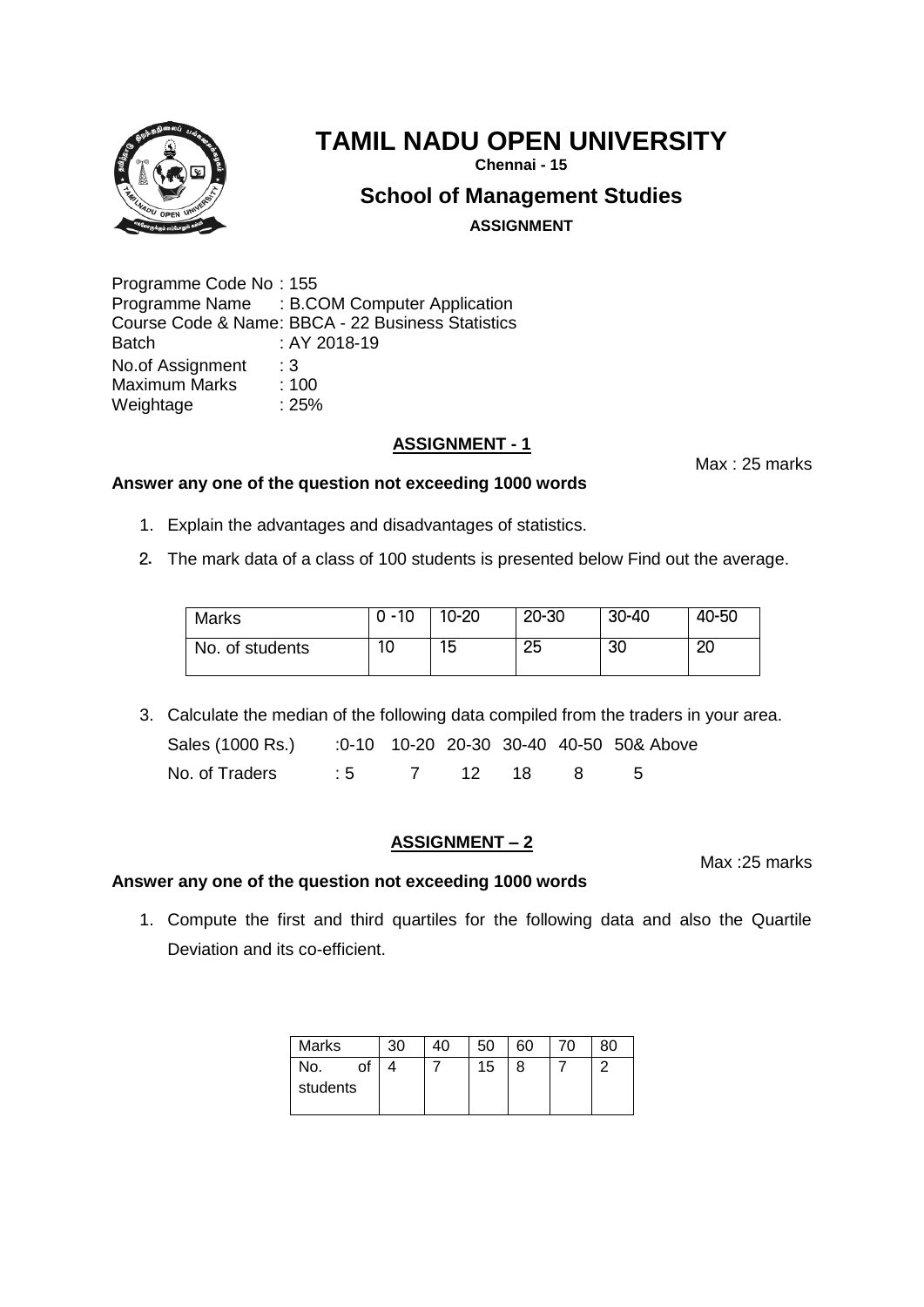2. A study reveals the following data. Find the regression equation y on x.

| Mean                        | 65                             | -67 |
|-----------------------------|--------------------------------|-----|
| <b>SD</b>                   | 2.5                            | 3.5 |
| Co-efficient of Correlation | $\rightarrow$ 0.8 $\leftarrow$ |     |

3. Calculate the standard deviation from the following data

|  | X: 10 20 30 40 50 60 70 |  |  |
|--|-------------------------|--|--|
|  | f: 1 5 12 22 17 9 4     |  |  |

#### **ASSIGNMENT – 3**

Max :25 marks

#### **Answer any one of the question not exceeding 1000 words**

1. The following table presents a sample data relating to number of study hours spent by students and their scores in examination find the least square regression line.

| Sampled Student | Hours of Study  | Exam Grade |
|-----------------|-----------------|------------|
|                 | 20              | 64         |
| 2               | 16              | 61         |
| 3               | 34              | 84         |
| Δ               | 23              | 70         |
| 5               | 27              | 88         |
| 6               | 32              | 92         |
|                 | 18              | 72         |
| 8               | $\overline{22}$ |            |

- 2. Explain the classification of Index numbers.
- 3. Following Table gives the price and quantity details of two commodities viz. Rice and Wheat for three specific period 2000, 2002 and 2004.

| <b>Commodity</b> | Price (Rs.) Per Tonne |      |      | <b>Quantity (In Million Tonnes)</b> |       |       |  |
|------------------|-----------------------|------|------|-------------------------------------|-------|-------|--|
|                  | 2000                  | 2002 | 2004 | 2000                                | 2002  | 2004  |  |
| Wheat            | 875                   | 967  | 1210 | 10.23                               | 12.41 | 14.56 |  |
| <b>Rice</b>      | 743                   | 893  | 2016 | 41.95                               | 44.67 | 59.12 |  |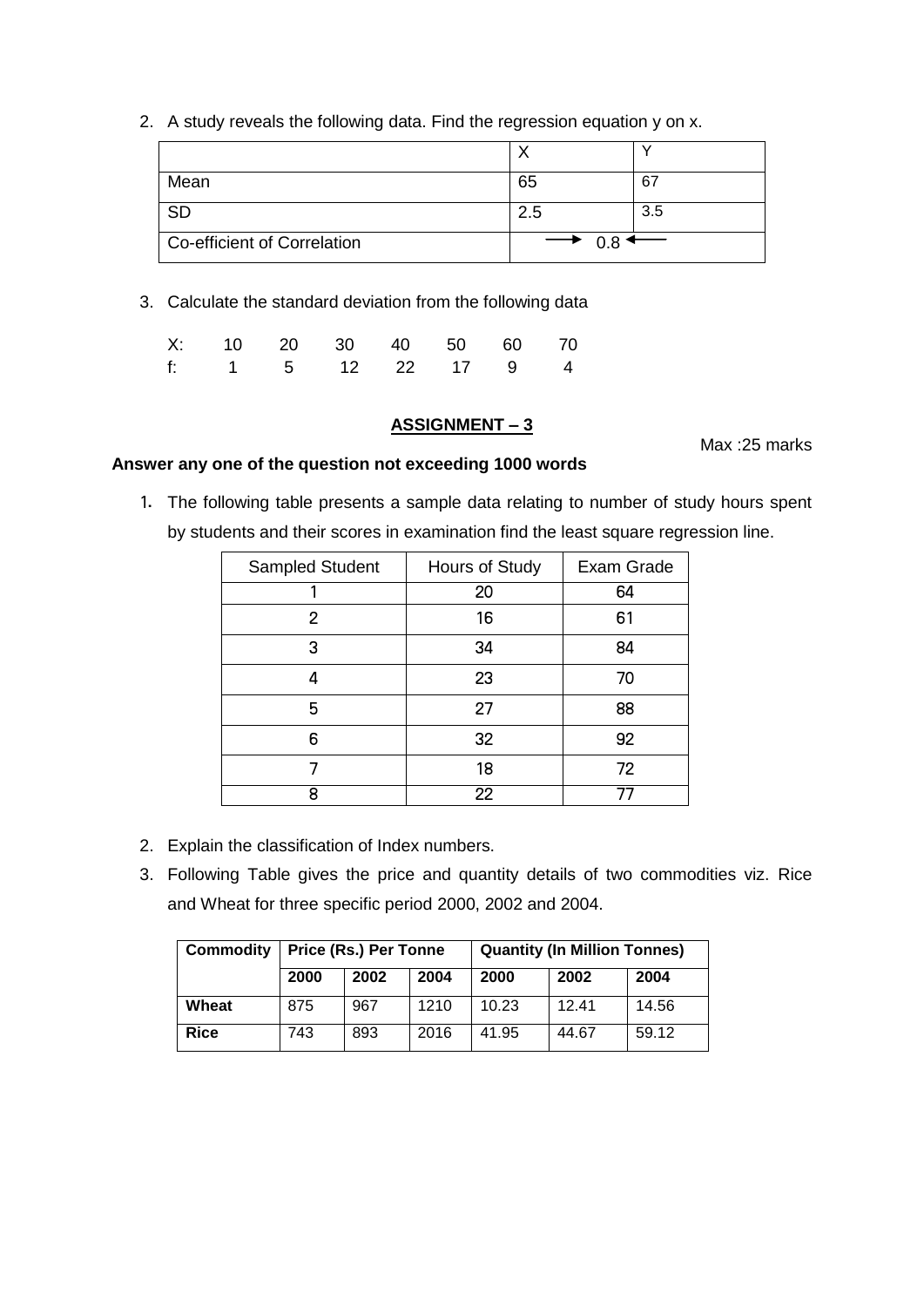# **TAMIL NADU OPEN UNIVERSITY**

**Chennai - 15**

## **School of Management Studies**

**ASSIGNMENT**

Programme Code No : 155 Programme Name : B.COM Computer Application Course Code & Name: BBCA -23 Marketing Batch : AY 2018-19 No.of Assignment : 3<br>Maximum Marks : 100 Maximum Marks Weightage : 25%

## **ASSIGNMENT – 1**

## **Answer any one of the question not exceeding 1000 words**

- 1. What are the important economic factors affecting buyer behavior in marketing?
- 2. Explain the various objectives of pricing.
- 3. Explain the factors determine the choice of a suitable channel of distributions.

## **ASSIGNMENT - 2**

## **Answer any one of the question not exceeding 1000 words**

- 1. Discuss the important functions to be performed in the process of marketing.
- 2. Elaborate the needs and importance of the Co-ordination.
- 3. Write a essay on formal and informal organisation.

## **ASSIGNMENT – 3**

**Answer any one of the question not exceeding 1000 words** 

- 1. What are the advantages of branding to manufacturers, sellers and consumers?
- 2. Describe product life cycle.
- 3. Discuss the importance of sales promotion in marketing of industrial products.



Max: 25 marks

Max :25 marks

Max: 25 marks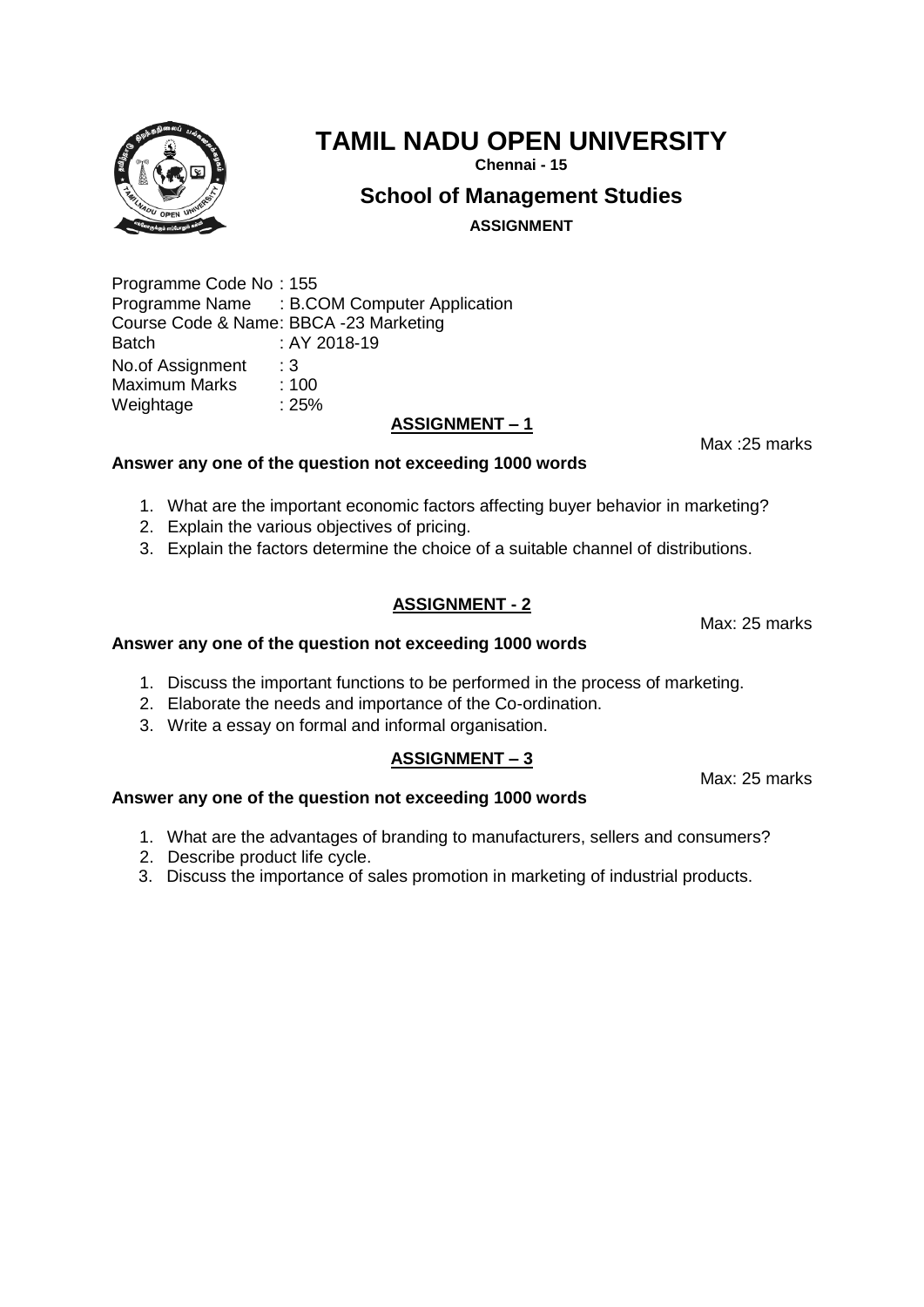

**Chennai - 15**

## **School of Management Studies**

**ASSIGNMENT**

Programme Code No : 155 Programme Name : B.COM Computer Application Course Code & Name: BBCA -24 E-Commerce Batch : AY 2018-19 No.of Assignment : 3 Maximum Marks : 100 Weightage : 25%

## **ASSIGNMENT – 1**

Max : 25 marks

### **Answer any one of the question not exceeding 1000 words**

- 1. Explain the ways through which internet helps the ecommerce activities.
- 2. Discuss the benefits of E-Commerce.
- 3. Explain the benefits and tips to do the e- business.

## **ASSIGNMENT – 2**

Max : 25 marks

### **Answer any one of the question not exceeding 1000 words**

- 1. Explain mobile commerce in detail.
- 2. Discuss about online payment systems.
- 3. Explain the safety precautions to be held while using credit cards for online payments.

### **ASSIGNMENT – 3**

Max : 25 marks

#### **Answer any one of the question not exceeding 1000 words**

- 1. Discuss about ecommerce threats and technology driven solutions for it.
- 2. Explain the functions of electronic data interchange.
- 3. Enumerate the types of electronic fund transfer.